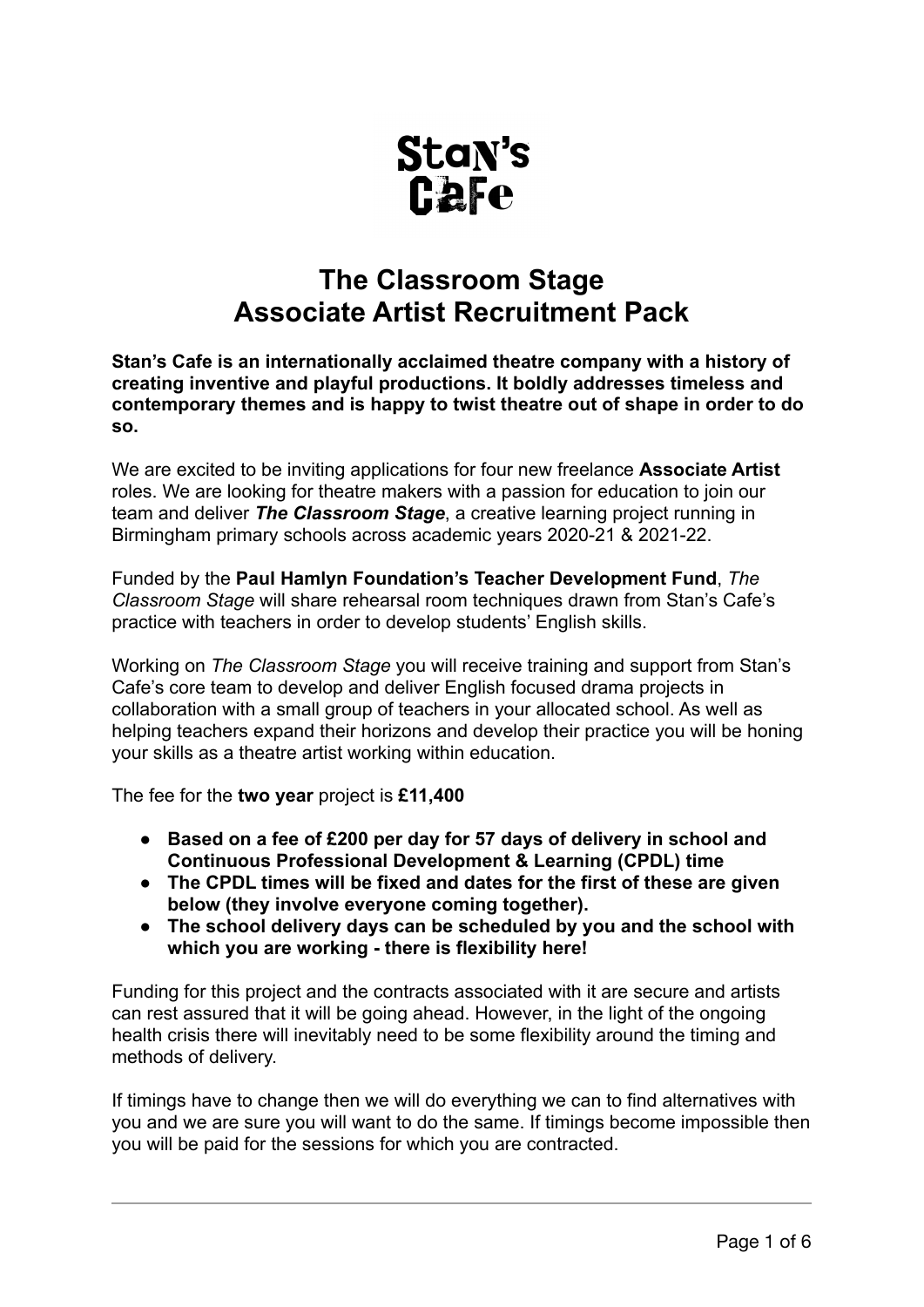## **THE PROJECT TIMING - When you will need to be free.**

We are seeking to fix dates for training days that bring together all Artists and Teachers from the ten schools whilst leaving dates for Artists in school flexible for people's mutual convenience.

**\_\_\_\_\_\_\_\_\_\_\_\_\_\_\_\_\_\_\_\_\_\_\_\_\_\_\_\_\_\_\_\_\_\_\_\_\_\_\_\_\_\_\_\_\_\_\_\_\_\_\_\_\_\_\_\_\_\_\_\_\_\_\_\_\_\_\_**

**\_\_\_\_\_\_\_\_\_\_\_\_\_\_\_\_\_\_\_\_\_\_\_\_\_\_\_\_\_\_\_\_\_\_\_\_\_\_\_\_\_\_\_\_\_\_\_\_\_\_\_\_\_\_\_\_\_\_\_\_\_\_\_\_\_\_\_** 

Notwithstanding those logistical changes you will need to be available for:

## **Induction & Training - 16th November 2020**

## **An "Icebreaker" Day In School**

This is a day of activity in the school to which you will be attached. Schools are currently choosing their days, which will be between **23rd November 2020 and 11th December 2020.** We won't be able to specify which day you'd be required until the full team is recruited.

#### **CPDL Events**

| 2021    | 7th January 2021 or 11th January 2021<br>25th February 2021<br>22nd April 2021<br><b>26th April 2021</b><br><b>10th June 2021</b> |
|---------|-----------------------------------------------------------------------------------------------------------------------------------|
| 2021/22 | 6 Dates to be confirmed.                                                                                                          |

## **WHO WE ARE LOOKING FOR - A brief person specification.**

Stan's Cafe's objective to produce excellent work rests on working with company members who are representative of the full diversity of contemporary UK, and we are committed to equal opportunities for all staff and applicants. **We welcome applications from anyone who is:** 

**\_\_\_\_\_\_\_\_\_\_\_\_\_\_\_\_\_\_\_\_\_\_\_\_\_\_\_\_\_\_\_\_\_\_\_\_\_\_\_\_\_\_\_\_\_\_\_\_\_\_\_\_\_\_\_\_\_\_\_\_\_\_\_\_\_\_\_**

**\_\_\_\_\_\_\_\_\_\_\_\_\_\_\_\_\_\_\_\_\_\_\_\_\_\_\_\_\_\_\_\_\_\_\_\_\_\_\_\_\_\_\_\_\_\_\_\_\_\_\_\_\_\_\_\_\_\_\_\_\_\_\_\_\_\_\_** 

- Able to bring theatre acting, devising or directing skills to the project, whether a new and emerging Artist or someone with a track record.
- Committed to working in Birmingham in the medium to long term.
- Available for the specified dates.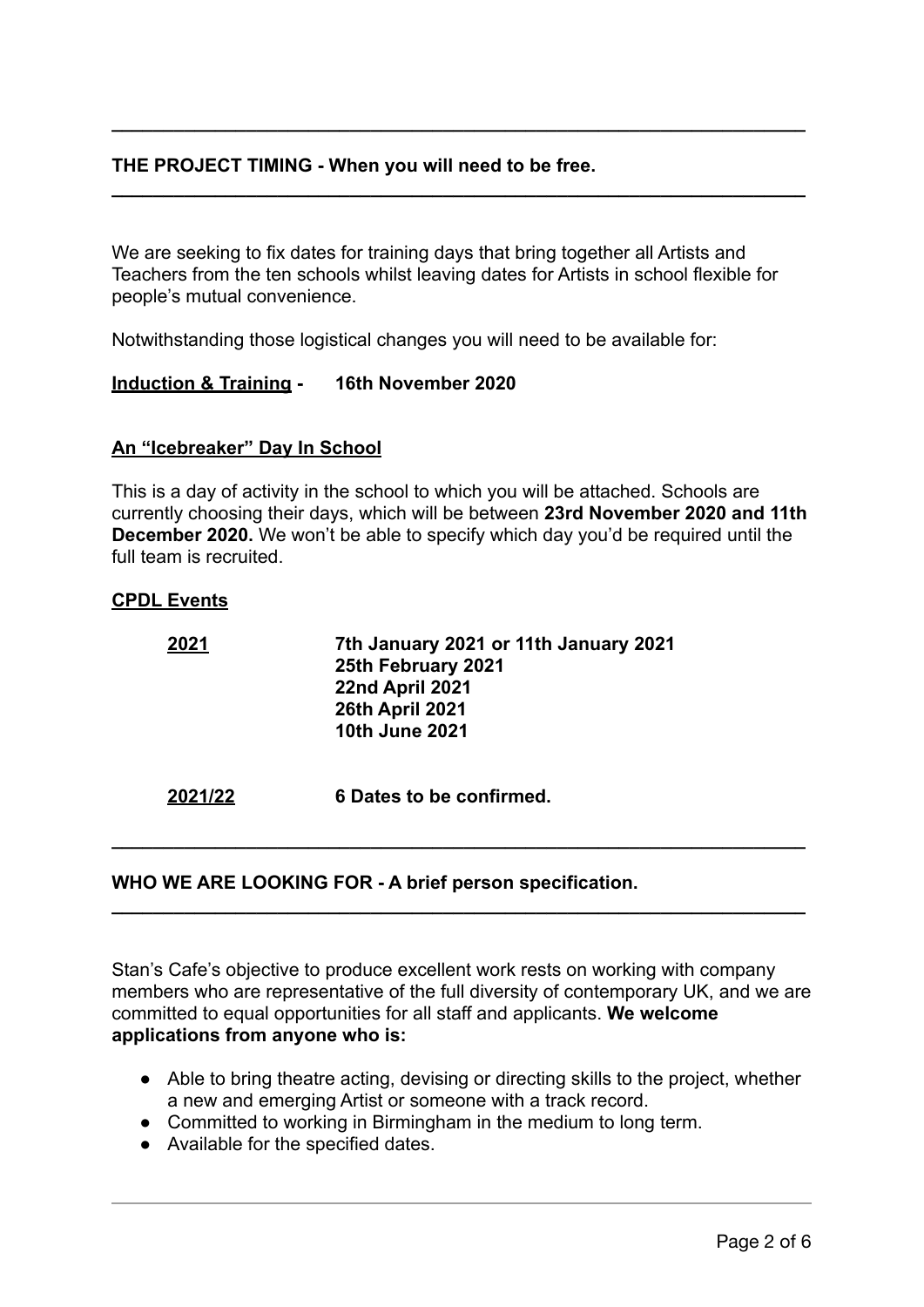- Energised by working with primary-aged children.
- Committed to supporting children's learning through the arts.
- Great at communicating and collaborating.
- Hungry for personal development.
- Keen to work with Stan's Cafe and aligned with our ethos as set out below.

We are aiming to create a balanced team featuring a mix of members with different ranges of experience. There are spaces for 4 new Associate Artists and we won't simply be offering these to applicants with the most dense CVs.

## **All Associate Artists must be in possession of an Enhanced DBS Clearance no more than 3 years old, or be willing to obtain one (we will cover the cost of this).**

\_\_\_\_\_\_\_\_\_\_\_\_\_\_\_\_\_\_\_\_\_\_\_\_\_\_\_\_\_\_\_\_\_\_\_\_\_\_\_\_\_\_\_\_\_\_\_\_\_\_\_\_\_\_\_\_\_\_\_\_\_\_\_\_\_\_\_

**\_\_\_\_\_\_\_\_\_\_\_\_\_\_\_\_\_\_\_\_\_\_\_\_\_\_\_\_\_\_\_\_\_\_\_\_\_\_\_\_\_\_\_\_\_\_\_\_\_\_\_\_\_\_\_\_\_\_\_\_\_\_\_\_\_\_\_** 

## **WHAT WILL ARTISTS BE DOING? - A description of the role.**

As an artist on the Classroom Stage Team your role will involve:

- Participating in CPDL Days at the start of each term (5 in total). These days will set the framework for the following sessions in school.
- Participating in CPDL half-days half way through each term (6 in total)
- Learning about the teachers you'll be working with and the children they teach, their challenges, their strengths and aspirations in relation to the English curriculum.
- With your partner teachers and their Senior Leaders and Stan's Cafe core team identify research questions that you will address through the project.
- With the support of the Stan's Cafe core team, developing and leading projects in the classroom.
- Working collaboratively in the classroom with your partner teachers to make use of theatre techniques to support the delivery of the English curriculum.
- Participating in an evaluation process in order to pass on our learning.

\_\_\_\_\_\_\_\_\_\_\_\_\_\_\_\_\_\_\_\_\_\_\_\_\_\_\_\_\_\_\_\_\_\_\_\_\_\_\_\_\_\_\_\_\_\_\_\_\_\_\_\_\_\_\_\_\_\_\_\_\_\_\_\_\_\_\_

**\_\_\_\_\_\_\_\_\_\_\_\_\_\_\_\_\_\_\_\_\_\_\_\_\_\_\_\_\_\_\_\_\_\_\_\_\_\_\_\_\_\_\_\_\_\_\_\_\_\_\_\_\_\_\_\_\_\_\_\_\_\_\_\_\_\_\_** 

## **STAN'S CAFE AND CREATIVE LEARNING**

**Stan's Cafe's** Creative Learning programme centres on long-term partnerships with a small number of Partner Schools. We work alongside teachers, using creative thinking and artistic practice to help schools address their improvement targets. This can mean working on whole school or individual class projects. It can mean helping change a school's culture or helping learning in a particularly difficult corner of the curriculum in any subject.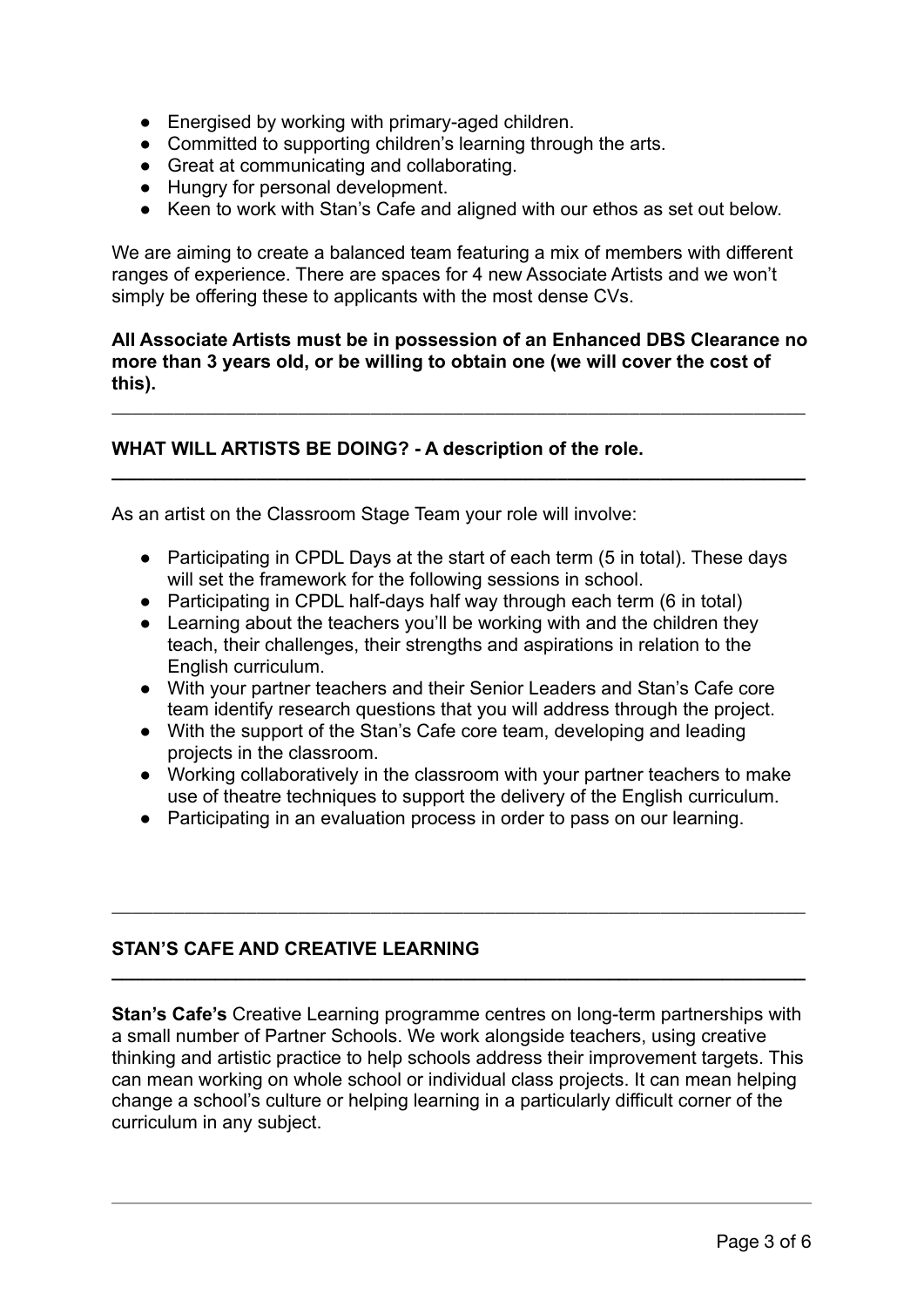We currently work with around 3,000 young people each year. We wish to share knowledge of our high quality work more widely across both education and arts sectors and in so doing help more teachers and students. *The Classroom Stage* is part of this ambition.

## *"From the start, Stan's Cafe has been a key partner in transforming the culture of our school."*

- Pete Weir, Headteacher, Saltley Academy

Stan's Cafe's Creative Learning projects are devised by our core artistic team of Artistic Director James Yarker and Associate Director Craig Stephens, and delivered by them along with a pool of freelance Associate Artists. These Associates come from a wide range of disciplines, from theatre practitioners, musicians and dancers, to film makers, visual artists, graphic designers, and even computer programmers. We match the most appropriate art form and artists in order to best address each school's needs.

You can find out more about our previous creative learning work by visiting:

# **<http://www.stanscafe.co.uk/education-and-training.html>**

# **THE STAN'S CAFE ETHOS**

We believe in

- Collaborative working: devising productions as an ensemble and engaging audiences philosophically as co-creators.
- Devising and presenting work of outstanding originality and quality, demonstrating that radical art can engage large, diverse audiences.
- Taking this approach into its work with young people and giving this work equal weight to the artistic programme.
- Taking work that's created in Birmingham across the country and around the world, bringing back to the West Midlands new ideas and provocations encountered in other places.

The company was formed in 1991 by Graeme Rose and James Yarker while eating an all day breakfast in Stan's Cafe. The company's long history of theatrical experimentation has led to Bloomsbury-Methuen commissioning a book *Devising Theatre With Stan's Cafe* (published 2017). The company's sector-leading Creative Learning programme is the subject of a PhD studentship sponsored by the University of Warwick.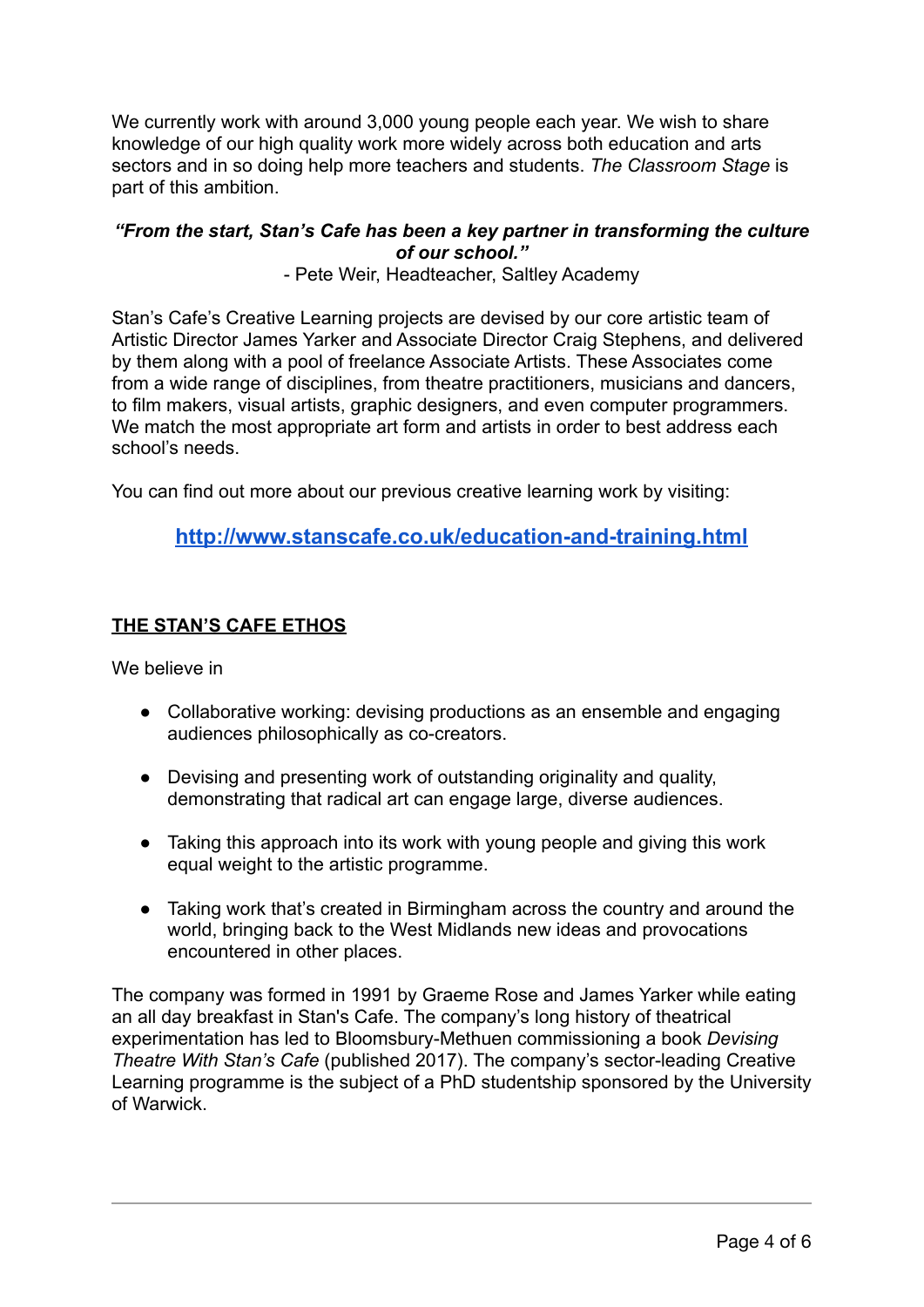Stan's Cafe is a National Portfolio Organisation of Arts Council England, a company limited by guarantee, a member of ITC (the Independent Theatre Council), and is in the process of becoming a charity.

The company currently employs four staff:

James Yarker – Artistic Director/Joint Chief Executive Roisin Caffrey – Executive Producer/Joint Chief Executive Craig Stephens – Associate Director (part-time) Dave Howard – Creative Learning Producer (part-time)

Stan's Cafe works with a pool of freelance Associate Artists, employing up to 60 people across all areas of the company's work each year.

**\_\_\_\_\_\_\_\_\_\_\_\_\_\_\_\_\_\_\_\_\_\_\_\_\_\_\_\_\_\_\_\_\_\_\_\_\_\_\_\_\_\_\_\_\_\_\_\_\_\_\_\_\_\_\_\_\_\_\_\_\_\_\_\_\_\_\_**

**\_\_\_\_\_\_\_\_\_\_\_\_\_\_\_\_\_\_\_\_\_\_\_\_\_\_\_\_\_\_\_\_\_\_\_\_\_\_\_\_\_\_\_\_\_\_\_\_\_\_\_\_\_\_\_\_\_\_\_\_\_\_\_\_\_\_\_** 

PS: It's pronounced Stan's Caff.

## **THE APPLICATION PROCESS**

#### **You have a choice of ways to apply:**

#### **Method 1)**

Please complete the following which can be downloaded via the links provided.

- **Your Current CV**
- **The Application Form**: [Download Here](http://www.stanscafe.co.uk/Downloads/ClassroomStageAssociateArtistsApplicationForm.docx)
- **The Equal Opportunities Form**. This will be separated from your application. [Download Here](http://www.stanscafe.co.uk/Downloads/StansCafeEqualOpportunitiesFormW_CLASSDEFINITIONS.docx)
- **Data Protection Form**: [Download Here](http://www.stanscafe.co.uk/Downloads/DataProtectionConsentForRecruitment.docx)

Send the above to **[casting@stanscafe.co.uk](mailto:casting@stanscafe.co.uk)**

## **Method 2)**

- **Your Current CV**
- Record a video or audio file in which you answer questions using the **Video & Audio Submission Form** as a guide: [Download Here](http://www.stanscafe.co.uk/Downloads/ClassroomStageAssociateArtistsVideoAudioSubmissionForm.docx)
- Complete the remainder of the **Video & Audio Submission Form**.
- Upload the video to a sharing or streaming site of your choosing (YouTube, Vimeo, WeTransfer, Dropbox)
- **The Equal Opportunities Form**. This will be separated from your application. [Download Here](http://www.stanscafe.co.uk/Downloads/StansCafeEqualOpportunitiesFormW_CLASSDEFINITIONS.docx)
- **Data Protection Form**: [Download Here](http://www.stanscafe.co.uk/Downloads/DataProtectionConsentForRecruitment.docx)